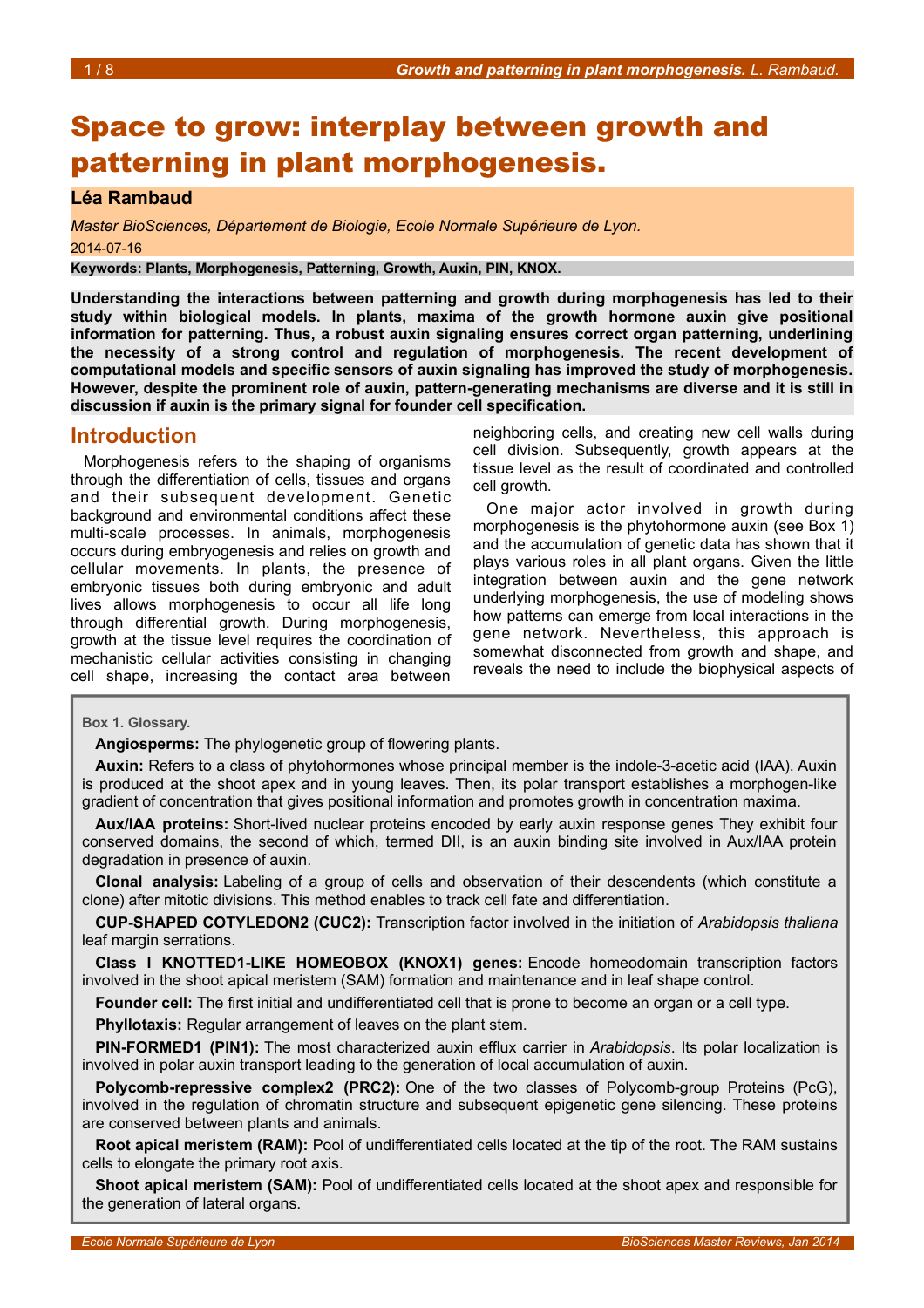growth. Therefore, mathematics are used to simulate how complex shapes may arise from growth [1] and physical approaches give useful information to understand the mechanical processes at work during morphogenesis. Interactions between mechanically connected tissues and growth patterns participate in generalized growth, *i.e*. in growth at the organ level. For ex ample, at the *Arabidopsis* shoot apex, mechanical stresses regulate microtubule orientations which contribute to morphogenesis [2]. Additionally, physical forces may influence the polarization of the auxin efflux carrier PIN-FORMED 1 (PIN1, see Box [1\)](#page-0-0) [3]", tightly coupling biological signals (auxin) to mechanical signals during morphogenesis.

Morphogenesis is also based on pattern formation, or patterning, which can be understood as the development of multicellular structures [4]. Thus, patterning is the regular organization of differentiated cells in a functional structure. In angiosperms (see Box [1\)](#page-0-0), patterns arise from cell division, changes of cell shape, in the composition of cell walls and cytoskeleton and upon reaching a fully differentiated state [5].

Obviously, patterning and growth are firmly related to shape organisms and they have been well studied in recent years. In this review, I will address the role of auxin in the interplay between patterning and growth during plant morphogenesis.

# **Pattern emergence from auxin maxima in plants**

While looking at a leaf, one often wonders how it was initiated at that precise position, or what makes a leaf different from that of an other species and what is responsible for the shape of its margin. So far, this nonexhaustive list raises the following question: how are patterns produced in plants?

## *Auxin-mediated patterning provides positional information*

The leaves of *Arabidopsis thaliana* exhibit repeated margin protrusions, called serrations, where the growth hormone auxin, produced mainly from tryptophan [6] in young leaves and in the shoot apex, accumulates via its efflux carrier PIN1 and thus promotes localized growth by loosening cell walls (Figure [1.](#page-1-0)B). These zones of auxin accumulation are interspersed with zones where a growth repressor is expressed (CUP-SHAPED COTYLEDON2, CUC2, see Box [1,](#page-0-0) [7]"). The alternating pattern of auxin maxima and peaks of CUC2 expression is established by two feedback loops. The first loop promotes auxin accumulation via PIN1 that is polarly localized to the membrane adjacent to the neighboring cell with the highest auxin concentration, *i.e*. "up-the-gradient", in response to



<span id="page-1-0"></span>**Figure 1. Pattern emergence from auxin maxima in plants. (A)** Schematic representation of the plant model organism *Arabidopsis thaliana* showing zones (highlighted red and whose names are written next to them) where auxin accumulation provides positional information for organ patterning. High auxin concentrations induce lateral organ (leaves or flowers) initiation from the shoot apical meristem (SAM) and axillary meristems (AM), petal initiation in inter-sepal zones, leaf serration, root apical meristem (RAM) patterning, lateral root positioning and venation patterning. **(B)** Model for the regulation of *Arabidopsis thaliana* leaf margin development adapted from *Bilsborough et al.* [7]••. Auxin transport (white arrows) via PIN-FORMED1 (PIN1, green triangles) results in auxin accumulation. Auxin positively feeds back its transport by promoting PIN1 establishment up-the-gradient. A second regulation loop reorients PIN1 where CUP-SHAPED COTYLEDON2 (CUC2) is present and subsequently inhibits CUC2 by auxin. As a result, auxin maxima are stabilized. **(C)** Model for petal initiation in inter-sepal zones adapted from *Lampugnani et al.* [8]••. Two successive sepals are represented in dark green. In the intersepal zone, auxin is made available from two sources. One is based on growth repression by RABBIT EARS (RBE) and PETAL LOSS (PTL), and the other relies on the AUXIN-RESISTANT4 (AXR4)-AUX1 auxin influx pathway. Then, auxin transport via PIN proteins results in auxin accumulation in the petal initiation zone (white ellipsis).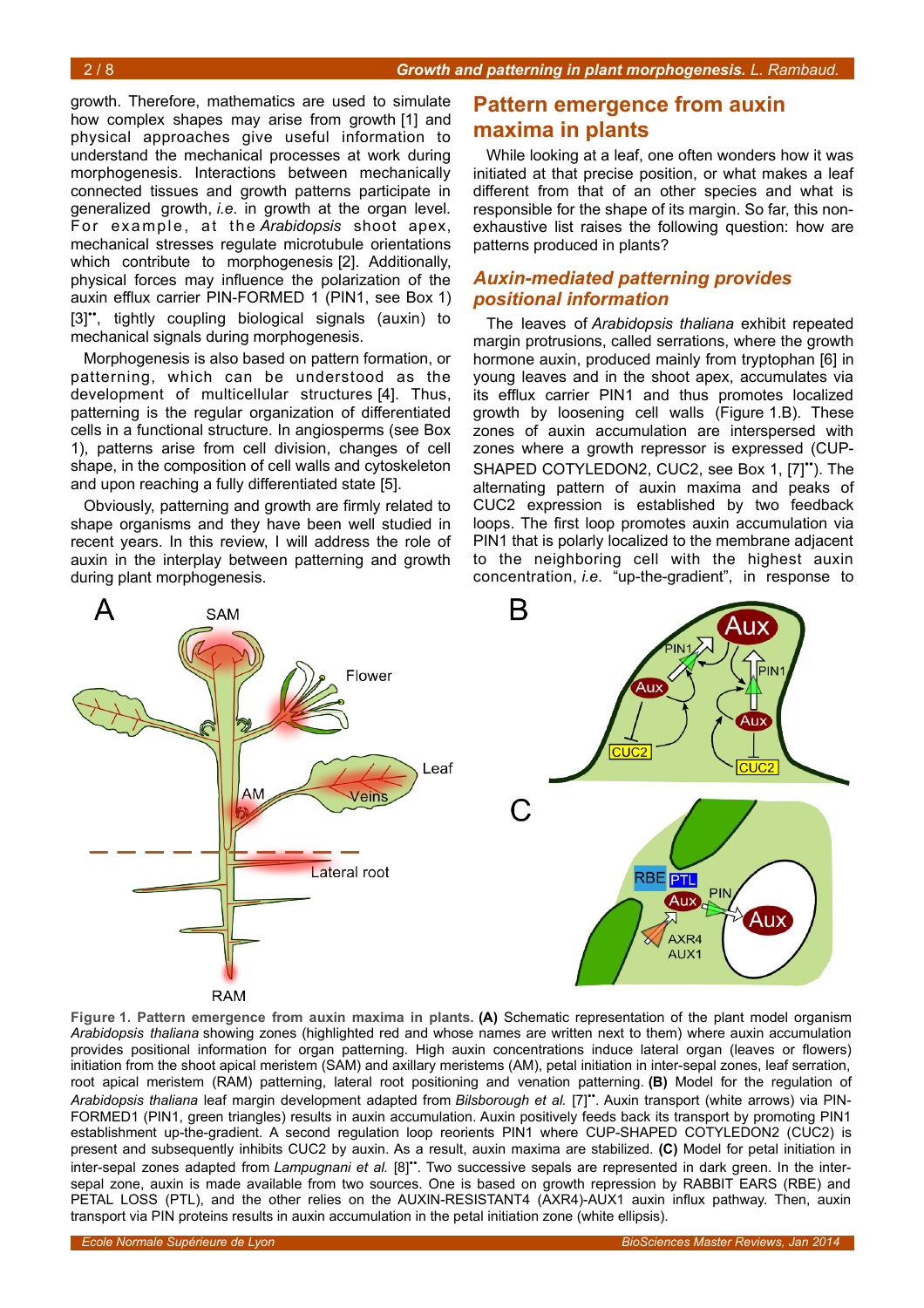auxin. It results in the formation of auxin minima and maxima. The second feedback loop consists in PIN1 reorientation in the presence of CUC2 and subsequent CUC2 inhibition by auxin. As a result, auxin maxima are spatially stabilized.

As in leaf margin protrusions, petal initiation in intersepal zones requires auxin accumulation from two sources [8]" (Figure [1.](#page-1-0)C). One relies on growth repression by both the transcription factor PETAL LOSS (PTL) and the zinc finger regulatory protein RABBIT EARS (RBE). The other consists in an AUXIN RESISTANT4 (AXR4)-AUX1 influx pathway which makes auxin available for PIN-mediated transport towards the petal-initiation zone. In *ptl-1* mutants, the expression of the cytoplasmic auxin-inducible reporter *DR5rev:GFP-ER* is disrupted in cells at presumed sites of petal initiation, immediately internal to the inter-sepal zone where *PTL* is expressed in wild-type plants. It means that the loss of *PTL* function disrupts the auxin signaling of petal initiation and consequently impairs this morphogenetic process.

These two examples show the leading role of auxin on the morphological features of two organs: the leaf and the flower. Moreover, auxin plays a similar role on organ primordia themselves, meaning that it is involved not only when organs acquire their shape but also earlier, when they are initiated.

At the apex, auxin maxima act on boundaries between the shoot apical meristem (SAM, see Box [1\)](#page-0-0) and leaves where they play an important role for pattern emergence (Figure [2.](#page-2-0)A). Lateral organs are reported to initiate in periphery of the SAM, where the expression of transcription factors, encoded by Class I *KNOTTED1-LIKE HOMEOBOX* (*KNOX1*, see Box [1\)](#page-0-0) genes, is inhibited by auxin maxima. In *Arabidopsis thaliana*, mutations in *auxin response factor6* (*arf6*) and *arf8* cause abnormal expression of *KNOX1* genes [9]. This observation suggests that *KNOX1* repression in cells which will initiate leaves could be a direct read-out of auxin concentration [10]<sup>\*</sup>, via the repression of *KNOX1* transcription by ARFs. It reveals the role of KNOX1 proteins in phyllotaxis patterning (see Box [1\)](#page-0-0) and gives an example of how auxin concentration is interpreted into gene expression.

Additionally, more recent work has shown that a second path is at work during leaf differentiation (Figure [2.](#page-2-0)A), acting in parallel to that described above. The gene *KNAT2*, encoding another transcription factor, which belongs to the *KNOX1* gene family, is stably silenced by the complex composed of ASYMMERTIC LEAVES1 (AS1) and AS2 that physically interacts with Polycomb-repressive complex2 (PRC2, see Box [1\)](#page-0-0) [11]<sup>\*</sup> to give rise to a repressed chromatin state, somatically heritable and required for leaf differentiation.

In compound leaves, leaflet formation is dependent on maturation delay by KNOX1 proteins [12] and leaflets respond asymmetrically to auxin signaling according to their side in the leaflet primordium [13]. This direct consequence of the dynamic auxin transport in the SAM results in differential patterning of the proximodistal axis on the left and right sides of the leaves.

Similarly to its role in leaf primordia, auxin is also involved in flower primordia initiation (Figure [2.](#page-2-0)B) where it activates the transcription factor MONOPTEROS (MP) that induces the expression of three genes encoding master regulators of flower development. These regulators are the floral fate specifier LEAFY (LFY) and two AINTEGUMENTA-LIKE/PLETHORA (AIL/PLT) transcription factors which regulate floral growth. In turn, LFY positively feeds back to the auxin pathway by increasing the expression o f *PINOID* (*PID*), which encodes a key regulatory kinase of auxin transport [14]<sup>\*</sup>.



<span id="page-2-0"></span>**Figure 2. Auxin accumulation initiates new organs. (A)** Auxin accumulation represses *KNOX1* gene expression in boundaries between the SAM and new leaves. Two parallel paths enable leaf differentiation. One relies on the repressive effect of AUXIN RESPONSE FACTORS (ARFs) that bind to Auxin Response Elements (AuxRE) when auxin is present. The other consists in the recruitment of the Polycomb repressive complex2 (PRC2) by the complex composed of ASYMMETRIC LEAVES1 (AS1)-AS2. The resulting repressive chromatin state is somatically heritable. **(B)** Auxin accumulation involvement in flower primordia initiation. Auxin activates the transcription factor MONOPTEROS (MP) that induces the expression of the floral fate specifier *LEAFY* (*LFY*) and two *AINTEGUMENTA-LIKE/PLETHORA* (*AIL/PLT*) transcription factors known to regulate floral growth. In turn, LFY increases the expression of *PINOID* (*PID*) that encodes a regulatory kinase involved in auxin transport.

Together, these examples underpin the fact that auxin concentrations provide positional information. Like in plant aerial parts, auxin-mediated patterning also occurs in lateral root positioning, root meristem patterning and vascular patterning (reviewed in [15], Figure [1.](#page-1-0)A). Nevertheless, the establishment of auxin differential concentrations requires a protein network that ensures its transport from its areas of production to its areas of action as a signaling molecule.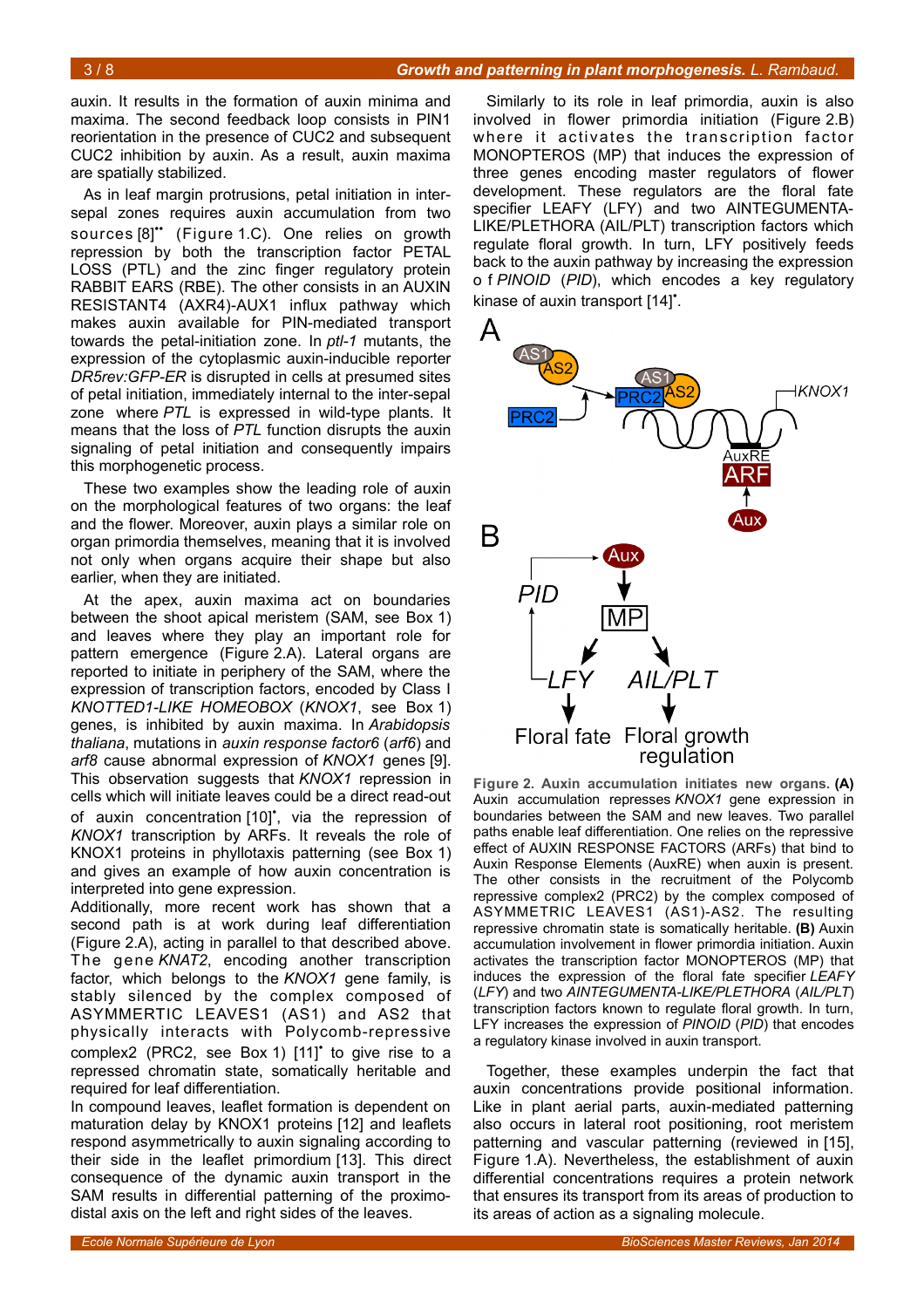### *Auxin transport between and within cells*

Models and mechanisms of polar auxin transport have been recently reviewed by Berkel et al. [16]<sup>\*</sup>. The authors classify them into flux-based models and concentration-based models. In flux-based models, cells respond to the flux of auxin in a direction by promoting this transport in that direction. In concentration-based models, PIN efflux carriers are polarized up-the-gradient, requiring auxin concentrations to be sensed and compared between neighboring cells. In other words, if cell A has more auxin than cell B, PIN proteins in cell B will be polarized to the membrane adjacent to cell A, so that auxin accumulates into cell A.

Nevertheless, neither model fully explains the selforganization of auxin patterns. Additionally, microtubules indirectly influence PIN1 orientation within the cell [3]". A local biomechanical signal can lead to microtubule reorientation and subsequent PIN1 repolarization. This change in PIN1 subcellular polarization deflects auxin flux and could be interpreted as a response to local cell expansion. Once into the cell, auxin accumulation is regulated, hypothetically by being transported from the cytosol to the endoplasmic reticulum. The recently discovered PIN-LIKES (PILS) proteins could be involved in this phenomenon and their activity might affect auxin nuclear signaling [17]. A similar role is expected for PIN5, an auxin efflux carrier located at the endoplasmic reticulum membrane [18].

## *The diversity of pattern-generating mechanisms*

Differential auxin concentrations play a key role in pattern generation in plants as a source of positional information. However, activator-inhibitor systems and genetic oscillators are two other mechanisms at work that can even be included at certain levels into auxinbased patterning mechanisms.

In activator-inhibitor systems, both the activator and the inhibitor are initially present at the same concentration within a tissue. A locally higher concentration of the activator promotes the production of the inhibitor which diffuses faster than the activator and results in a high repression of the activator. In short, this model is characterized by a local activation together with a long-range inhibition and can be likened to a Turing mechanism since it relies on the difference of diffusivity between two factors to generate patterns in the absence of pre-existing patterns. In the case of organ initiation, models adapted from activator-inhibitor systems suggest that auxin maxima are responsible for local activation and that its depletion results in longrange inhibition [19]. Thus, local activation would rely on auxin directed transport but not on auxin selfproduction nor on its diffusion.

Alternatively, simple interactions can generate genetic oscillators which consist in the establishment of competence sites so that cells go through successive states. In *Arabidopsis*, root bending is cyclic and lateral root formation occurs within competent zones initiated periodically from the primary root tip by a set of

oscillating genes [20,21]. Cyclic expression pulses of the auxin-signaling reporter gene *DR5:LUCIFERASE* mark the sites of future lateral root initiation, named prebranch sites. Yet, without exogenous hormone treatment, the expression of auxin inducible promoters fused with the coding region of the *LUCIFERASE* promoter does not have a detectable oscillatory behavior, suggesting that auxin is not sufficient to initiate a prebranch site. However, auxin may contribute to this initiation and participate in the final lateral root distribution pattern by modulating lateral root emergence. These findings question the relevance of an auxin-based oscillatory mechanism (reviewed in [22]).

Positional information provided by auxin concentration patterns is at the beginning of organ patterning, giving a "Russian doll"-like view of morphogenesis in which a global pattern stems from a smaller scale pattern. However, organ emergence from patterned cells at a specific position requires the contribution of directional growth to reach final size.

# **Interactions between patterning and generalized growth: a matter of tissue polarity**

Key aspects of shape must be integrated in a dynamic growth model to understand the links between pattern-generating mechanisms and the distribution of growth that is generalized at the organ scale, by opposition to localized growth occurring at the cellular scale.

Clonal analyses (see Box [1\)](#page-0-0) on the petal lobe of *Antirrhinum* (Snapdragon) revealed that petal asymmetry depends most on the direction of growth than on regional differences in growth rate [23]. It suggests that long-range signals maintain growth direction parallel to the proximo-distal axis along the petal, and it raises the issue of the nature of these long-range signals linking patterning and growth at the organ scale.

Combinatorial interactions between tissue polarity and growth result in the generation of diverse biological forms. Tissue polarity organizers are specific regions that anchor tissue polarity and define growth orientations [24]". Principal orientations of specified growth are determined according to the propagation of polarity information towards or away from polarity organizers. Two views have been modeled to account for these particular orientations in a tissue. In axialitybased systems, orientations are defined through mechanical stresses, whereas in polarity-based mechanisms, genes influence the distribution of signaling molecules that establish a polarity field.

Evidence supporting an axiality-based system indicates that both cortical microtubule orientation and PIN1 polar localization can be controlled by the mechanical environment within the cell [2,3,25]. The orientations of stresses within a tissue are transduced and thus influence molecular properties of each individual cell. Since cell expansion is promoted by auxin, which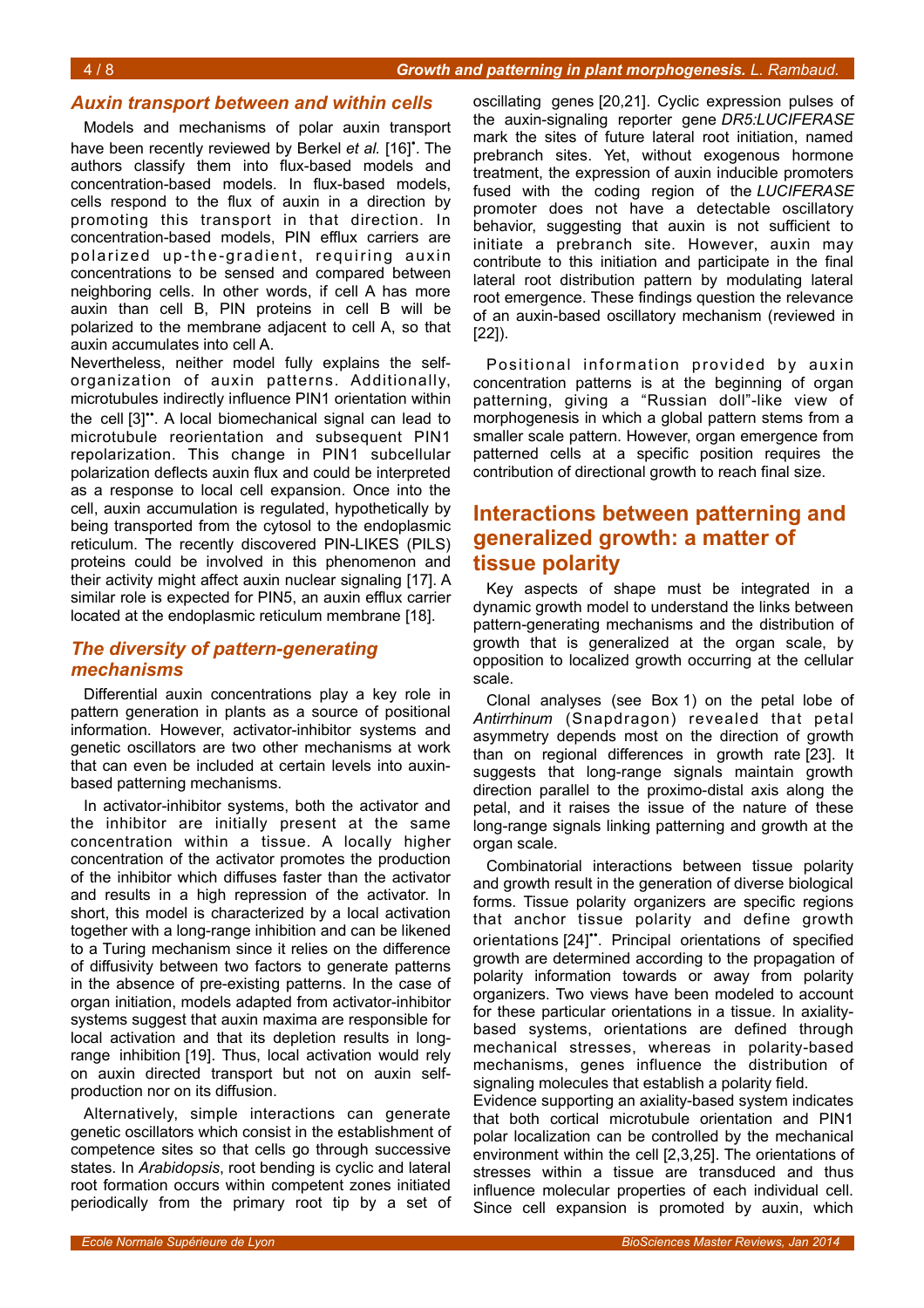loosens cell walls, it is expected that PIN1 responds to the mechanical status of cell walls and also integrates auxin concentration in neighboring cells.

In polarity-based mechanisms, concentrations of signaling molecules such as auxin define a more local polarity at the cellular scale and mechanical constraints can influence resultant growth. In return, the resultant growth can influence polarity orientations in a feedback mechanism. The implementation of a polarity-based mechanism in Snapdragon flower development highlighted the fact that orientations can be specified regardless of stresses when generating complex tissue shapes and asymmetries [1].

In short, whatever the mechanism, tissue polarity stems from the contribution of signaling molecules and mechanical forces as well as their interaction, but the main difference lies in the nature of the primary signal triggering the establishment of polarity. Ultimately, tissue polarity is at the crossroads of the prior patterning and the forthcoming generalized growth.

The next question to address now is that of the regulation and control of morphogenesis in order to ensure the correct course of this complex developmental process.

# **Regulation and control of morphogenesis: one stimulus, various responses**

Back at the cellular level, we must address the question of the regulation of morphogenesis. Cells are able to respond to competence factors only during particular developmental windows during which they will acquire their cellular fate. Otherwise, morphogenesis will exhibit a range of more and less severe alterations (Figure [3\)](#page-4-0).

In the SAM, a pool of pluripotent cells is maintained by KNOX proteins, which are transcription factors regulating target genes involved in the control of hormone homeostasis. Lateral organ initiation occurs when *KNOX* gene expression is repressed by auxin maxima, at a specific time and a specific place. Several studies discovered the existence of windows of competence during which only competent cells are able to respond to *KNOX* expression, according to the

context and the dose to which cells are exposed [10,12,26].

Cell-specific competence to respond to auxin has been recently mapped [27]"; transcriptomic analyses within four tissues of the *Arabidopsis thaliana* root showed that the response to auxin is interpreted differently according to cell types. Almost all auxin-regulated genes have a spatially-biased regulation, revealing that many cell type-specific auxin responses may not be detected at a larger scale (organ or organism scale) since local responses may go unnoticed among nonresponsive cells. This study also showed an effect of auxin on transcriptional identity. For instance, genes that are relatively more expressed in the developing xylem are more strongly induced, compared to genes that are relatively more expressed in the maturing xylem. In this case, transcript sensitivity to auxin may predict the longitudinal expression of xylem-enriched genes in the root apical meristem (RAM, see Box [1\)](#page-0-0).

A spatiotemporal control of lateral root development has been analyzed in both *Arabidopsis* and tomato plants [28]. In the auxin minimum zone and within a developmental window, pericycle cells respond more to auxin compared with other root cells and thus are prone to become lateral root founder cells (see Box [1\)](#page-0-0).

As a result, a robust auxin signaling is required for correct patterning. The new sensor DII-VENUS enables the visualization of auxin signaling input [29]". This sensor stems from the constitutively expressed fusion of an auxin-binding domain (DII, exhibited by several Aux/IAA proteins, see Box [1\)](#page-0-0) to the fluorescent protein VENUS (a fast-maturating YFP variant). The DII domain responds to the local presence of auxin by targeting the sensor to the proteasome for degradation, meaning that the more auxin is present, the less DII-VENUS is detected. Thus, the local degradation of Aux/IAAs is monitored, as well as the input in the auxin signaling pathway. DII-VENUS degradation patterns indicate a high auxin signaling input in flower primordia, surrounded by cells with lower input. This is consistent with the fact that auxin is required for flower primordia formation [14]<sup>\*</sup>. Interestingly, the use of DII-VENUS detected important temporal fluctuations in the auxin signaling input, whereas the *DR5::VENUS* sensor of auxin signaling output did not show such variations. In this s ensor, the *VENUS* coding sequence is



<span id="page-4-0"></span>**Figure 3. Founder cell specification by auxin signaling during developmental windows.** In meristems, pluripotent cells (in green) perceive auxin signaling differently according to their cell type and to the dose of auxin to which they are exposed. In addition to spatial variations in auxin concentration (represented by cell color from light green to bright green), temporal fluctuations of auxin signaling contribute to its varying input. Pluripotent cell competence to respond to auxin signaling during a particular developmental window results in the stable activation of auxin-responsive genes leading to the specification of founder cells (in dark red) that will initiate a new organ. As a consequence, the stable output of auxin signaling buffers variations in the input and confers robustness to this mechanism.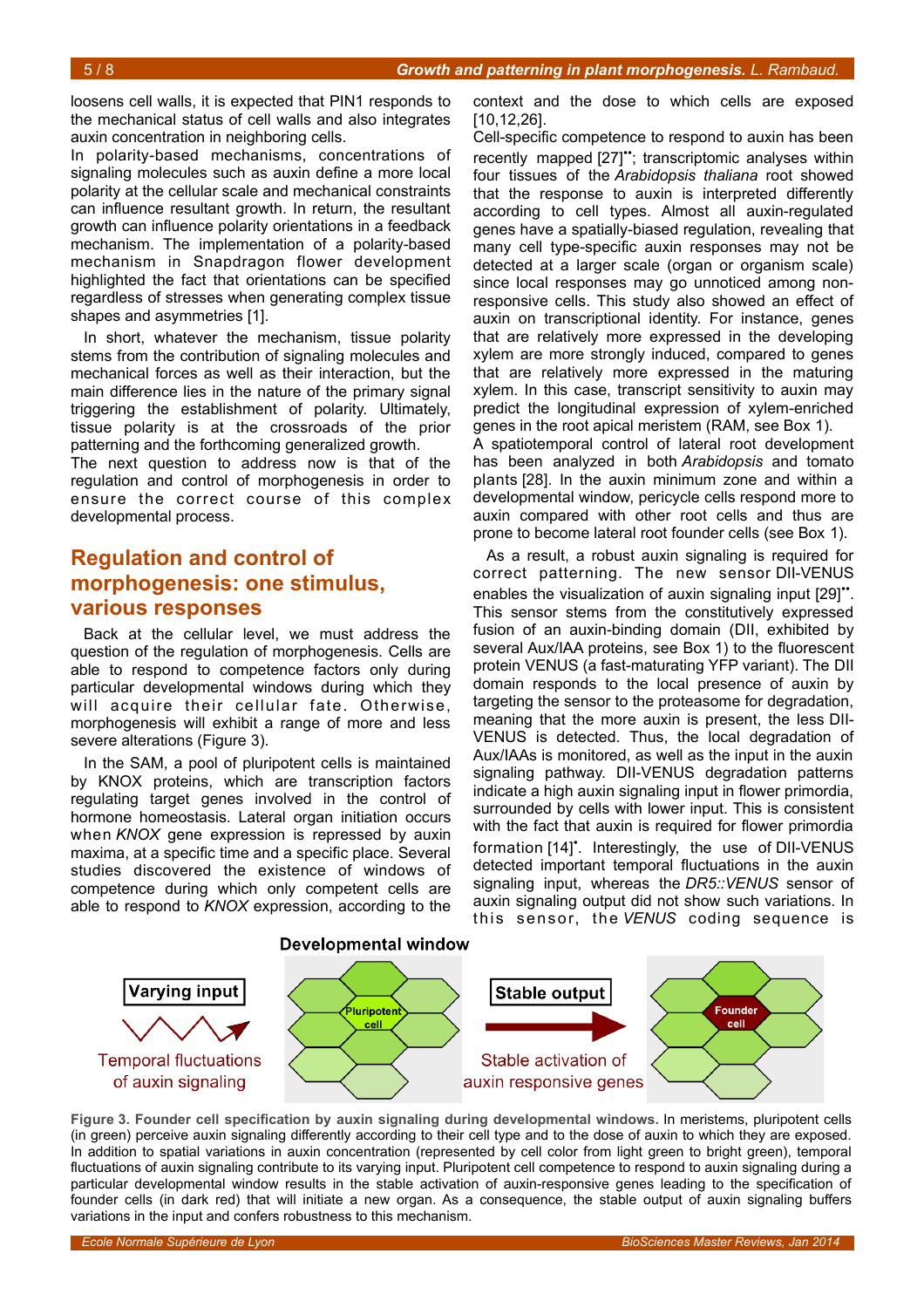downstream of the synthetic promoter *DR5rev* on which ARFs bind after their liberation consecutive to auxin-dependent Aux/IAA degradation. Thereby, *DR5::VENUS* monitors the final output of the auxin signaling pathway. The detection of a stable output was interpreted as a mechanism to buffer variations in the auxin signaling input within the SAM and thus leading to a stable activation of auxin-responsive genes. These findings pave the way for further investigation about the control of the read out of auxin signaling.

# **Discussion and future directions**

# *Plants and animals, different tactics for a same struggle*

Animals and plant kingdoms gather multicellular organisms with characteristic features of pattern formation. Some are shared but many remain unique to their respective clade or lineage [30] (Table [1\)](#page-5-0).

<span id="page-5-0"></span>**Table 1. Shared and unique features of pattern formation in plants and animals**

| <b>Actors involved</b><br>in patterning                 | <b>Multicellular organisms</b>                             |                                             |
|---------------------------------------------------------|------------------------------------------------------------|---------------------------------------------|
|                                                         | <b>Animals</b>                                             | <b>Plants</b>                               |
| <b>Cell polarity</b><br>modules                         | <b>PAR proteins</b>                                        | $PIN1$ proteins                             |
| <b>Developmental</b><br>TFs <sup>1</sup>                | Hox genes                                                  | MADS-box genes                              |
| <b>Interaction</b><br>toolkit<br>molecules <sup>2</sup> | $Notch-BMP1$<br>Wnt-Hedgehog<br>Cadherins-ECM <sup>1</sup> | Auxin<br>Adhesive<br>components             |
| <b>Regulators of</b><br>chromatin state                 | $PG1$ proteins                                             |                                             |
| <b>Mechanical</b><br>forces                             | <b>Reorient mitotic</b><br>spindle                         | Relocalize PIN1<br>Reorient<br>microtubules |

<sup>1</sup> Abbreviations: BMP, Bone Morphogenetic Protein; ECM, Extracellular Matrix; TFs, Transcription Factors; PcG, Polycomb Group; PIN, PIN FORMED. 2

 Animal molecules are cited together with their respective ligand (molecule-ligand).

Development requires a set of toolkit genes differing between organisms but acting towards a same function. For example, cell polarity involves PINpolarity modules in plants but PAR-polarity modules in animals [31]. Many toolkit genes are developmental transcription factors, encoded by MADS-box genes in plants and Hox genes in animals. Additionally, important toolkit molecules mediate interactions and communication between adjacent cells. In plants, they include the phytohormone auxin and adhesive components. In animals, it is Notch, Wnt and cadherins together with their ligands (BMP4, Hedgehog and extracellular matrices respectively). For instance, their periodic activity positions somites along the anteroposterior axis [32] and the auxin-dependent oscillating expression of auxin-responsive genes positions plant lateral roots [20]. The role of these molecules stems in pattern formation and morphogenesis in multicellular

organisms, on account of the physical processes they participate at the mesoscale. In fact, the signaling role of mechanical properties during animal development is widely accepted [25]. As PIN1 relocalization and microtubule orientation in plants, the animal mitotic spindle orientation depends on mechanical forces [33]. Thus, these forces constraint the emergence of shape both in plants and animals. Moreover, given that the local chromatin state participates in developmental gene expression, Polycomb group (PcG) proteins are a prominent example of chromatin state regulators shared by both plants and animals.

In short, organisms belonging to different phyletical groups share analogous structures settled by the activity of homologous toolkit genes.

# *Looking for a primary signal for founder cell specification*

A primary signal for founder cell specification is required for organ initiation but its identity remains unknown. Founder cells are able to respond to an induction signal in a specific manner. Auxin may be this induction signal but auxin is received by epidermal cells whereas the first signs of organogenesis are detected in underlying layers [8]••, raising the issue of the presence of an earlier signal, like the *DORNRÖSCHEN-LIKE* (*DRNL*) gene, which marks all floral organ founder cells in *Arabidopsis* [34].

Cytokinin signaling may be an alternative signal for founder cell specification. Indeed, cytokinin inhibits cell division and pattern formation [35] revealing an essential cytokinin-auxin antagonism during lateral root organogenesis as well as during the formation of adventitious roots [36].

Alternatively, transient manual root bending is sufficient to induce lateral root formation [37], suggesting that mechanical forces acting within the root can trigger organ formation. These forces may act by locally altering tissue mechanical properties (cell wall stiffness) via PIN1 repolarization and subsequent modulation of the auxin flux that triggers cell wall acidification and loosening.

In conclusion, plants, as well as animals, have evolved tightly regulated mechanisms occurring at precise time points that shape their organs and consequently their global body form. The integration of patterning and growth into computational models has improved our understanding of morphogenesis. Yet, many issues still remain, especially concerning the unknown into the auxin-signaling pathway or the nature of the primary signal for founder cell specification.

# **Acknowledgments**

I thank Dr. Jean-Nicolas Volff and Dr. Dali Ma for their advice and critical reading of the manuscript. I also thank Dr. Angela Hay who suggested the subject of this review. Thanks to Dr. Antoine Corbin for his help. Finally, warm thanks to Sylvie Clappe for her friendship and her support during the hardworking days I spent to write this first review.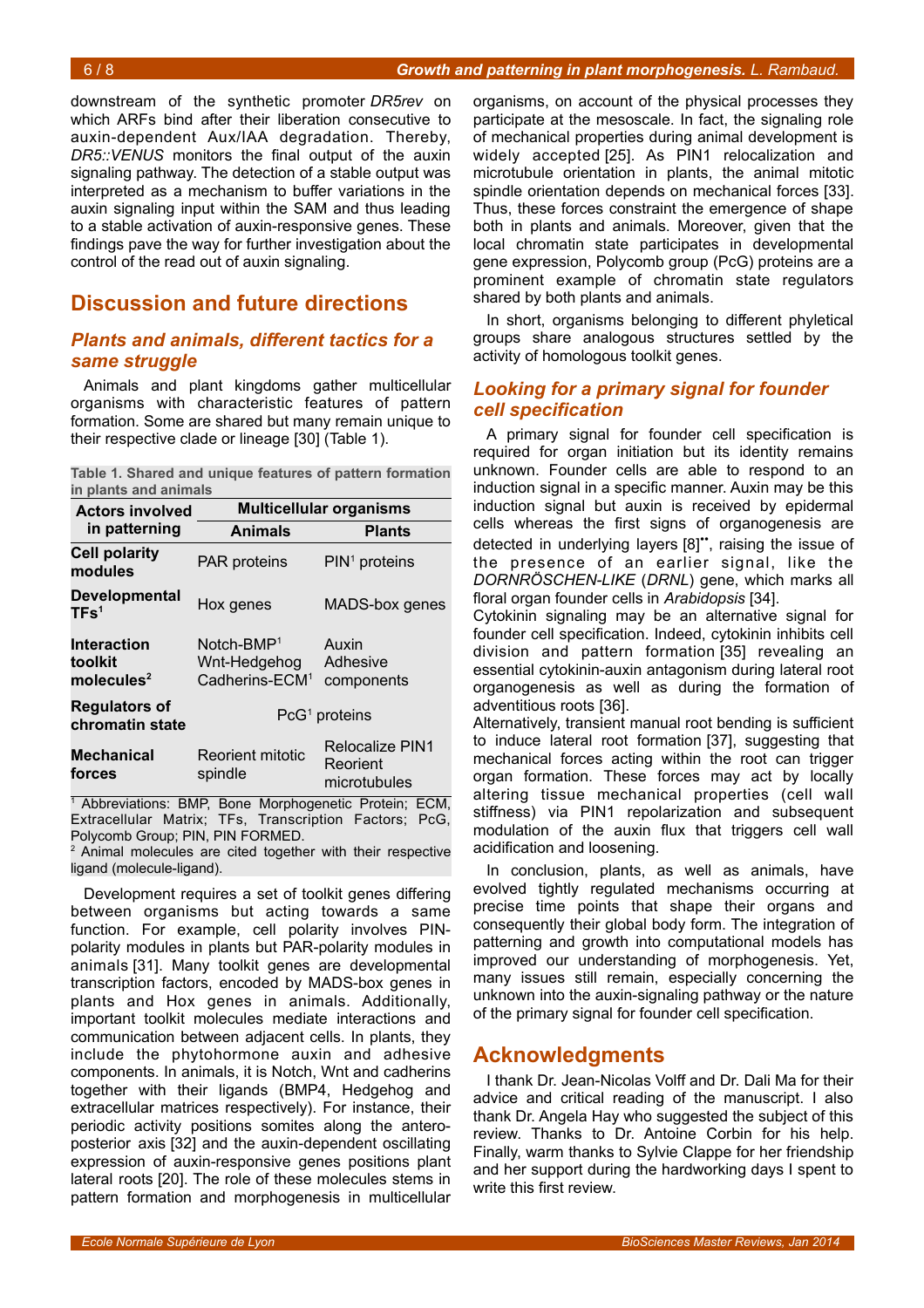# **References and recommended reading**

Papers of particular interest have been highlighted as:

- of special interest
- ●● of outstanding interest
- 1. Kennaway R, Coen E, Green A, Bangham A: **Generation of diverse biological forms through combinatorial interactions between tissue polarity and growth [Internet]**. *PLoS Comput. Biol.* 2 0 1 1 , **7**. [doi: 10.1371/journal.pcbi.1002071] [PMID: 21698124PMCID: PMC3116900]
- 2. Hamant O, Heisler MG, Jönsson H, Krupinski P, Uyttewaal M, Bokov P, Corson F, Sahlin P, Boudaoud A, Meyerowitz EM, et al.: **Developmental patterning by mechanical signals in** *Arabidopsis*. *Science* 2008, **322**:1650–1655. [doi: 10.1126/science.1165594] [PMID: 19074340]
- 3. Heisler MG, Hamant O, Krupinski P, Uyttewaal M, Ohno C, Jonsson H, Traas J, Meyerowitz EM: **Alignment between PIN1 polarity and microtubule orientation in the shoot apical meristem reveals a tight coupling between morphogenesis and auxin transport [Internet].** *PLoS Biol.* 2010, 8. [doi: 10.1371/journal.pbio.1000516] [PMID: 20976043PMCID: PMC2957402]
- ●● The authors link auxin patterning and cellular growth in *Arabidopsis thaliana* through the pattern of auxin efflux carrier localization and cortical microtubule orientation. Though, they show that a biomechanical signal could underlie phyllotaxis.
- 4. Galun E: *Plant patterning: structural and molecular genetic aspects*. World Scientific; 2007.
- 5. Wolpert LA: *Principles of development*. 1998.
- 6. Zhao Y: **Auxin biosynthesis and its role in plant development**. *Annu. Rev. Plant Biol.* 2010, **61**:49–64. [doi: 10.1146/annurev-arplant-042809-112308] [PMID: 20192736PMCID: PMC3070418]
- Bilsborough GD, Runions A, Barkoulas M, Jenkins HW, Hasson A, Galinha C, Laufs P, Hay A, Prusinkiewicz P, Tsiantis M: **Model for the regulation of** *Arabidopsis thaliana* **leaf margin development**. *Proc. Natl. Acad. S c i . U . S . A .* 2 0 1 1 , **108**:3424–3429. [doi: 10.1073/pnas.1015162108] [PMID: 21300866PMCID: PMC3044365]
- ●● Developmental genetics and computational modeling were combined to understand the regulatory mechanism underlying Arabidopsis thaliana leaf serration development. This spatially distributed regulating mechanism operates in two feedback loops after the creation of interspersed activity peaks of auxin and the transcription factor CUC2.
- 8. Lampugnani ER, Kilinc A, Smyth DR: **Auxin controls petal initiation in** *Arabidopsis*. *Development* 2013, **140**:185–194. [doi: 10.1242/dev.084582] [PMID: 23175631]
- ●● The study of *ptl* mutants showed that auxin is a direct and mobile signal for petal initiation. They authors thus extended the signaling network by positioning auxin influx and efflux carriers, and other factors in this process.
- 9. Tabata R, Ikezaki M, Fujibe T, Aida M, Tian C, Ueno Y, Yamamoto KT, Machida Y, Nakamura K, Ishiguro S: *Arabidopsis* **AUXIN RESPONSE FACTOR6 and 8 regulate jasmonic acid biosynthesis and floral organ development via repression of class 1 KNOX genes**. *Plant Cell Physiol.* 2 0 1 0 , **51**:164–175. [doi: 10.1093/pcp/pcp176] [PMID: 20007966]
- 10. Hay A, Tsiantis M: **KNOX genes: versatile regulators of plant development and diversity**. *Development* 2010, **137**:3153–3165. [doi: 10.1242/dev.030049]
- The authors review the versatile context-dependent role of KNOX proteins in plant development and growth.
- 11. Lodha M, Marco CF, Timmermans MCP: **The ASYMMETRIC LEAVES complex maintains repression of KNOX homeobox genes via direct recruitment of Polycomb-repressive complex2**. *Genes Dev.* 2013, 27:596-601. [doi: 10.1101/gad.211425.112] [PMID: 23468429]
- This study shows that, in differentiating leaves, the *Arabidopsis* ASYMMETRIC LEAVES complex directly interacts with Polycomb-repressive Complex2 to silence the expression of two *KNOX1* genes involved in stem cell maintenance.
- 12. Shani E, Burko Y, Ben-Yaakov L, Berger Y, Amsellem Z, Goldshmidt A, Sharon E, Ori N: **Stage-specific regulation of** *Solanum lycopersicum* **leaf maturation by class 1 KNOTTED1-LIKE HOMEOBOX proteins**. *P l a n t C e l l* 2 0 0 9 , **21**:3078–3092. [doi: 10.1105/tpc.109.068148] [PMID: 19820191PMCID: PMC2782295]
- 13. Chitwood DH, Headland LR, Ranjan A, Martinez CC, Braybrook SA, Koenig DP, Kuhlemeier C, Smith RS, Sinha NR: **Leaf asymmetry as a developmental constraint imposed by auxin-dependent phyllotactic patterning[OA]**. *Plant Cell* 2012, **24**:2318–2327. [doi: 10.1105/tpc.112.098798] [PMID: 22722959PMCID: PMC3406905]
- 14. Yamaguchi N, Wu M-F, Winter CM, Berns MC, Nole-Wilson S, Yamaguchi A, Coupland G, Krizek BA, Wagner D : **A molecular framework for auxin-mediated initiation of flower primordia**. *Dev. Cell* 2013, **24**:271– 282. [doi: 10.1016/j.devcel.2012.12.017] [PMID: 23375585]
- The authors identified three targets of the auxin-activated transcription factor MONOPTEROS involved in the regulation of flower primodium initiation. This study provides a link between flower initiation and subsequent morphogenesis.
- 15. Berleth T, Scarpella E, Prusinkiewicz P: **Towards the systems biology of auxin-transport-mediated patterning**. *Trends Plant Sci.* 2007, **12**:151–159. [doi: 10.1016/j.tplants.2007.03.005] [PMID: 17368963]
- 16. Berkel K van, Boer RJ de, Scheres B, Tusscher K ten: **Polar auxin transport: models and mechanisms**. *Development* 2 0 1 3 , **140**:2253–2268. [doi: 10.1242/dev.079111] [PMID: 23674599]
- The authors review models and mechanisms of polar auxin transport in a new mathematical framework. Here, they perform a critical analysis of published models, underline their limits and give directions for this field of study.